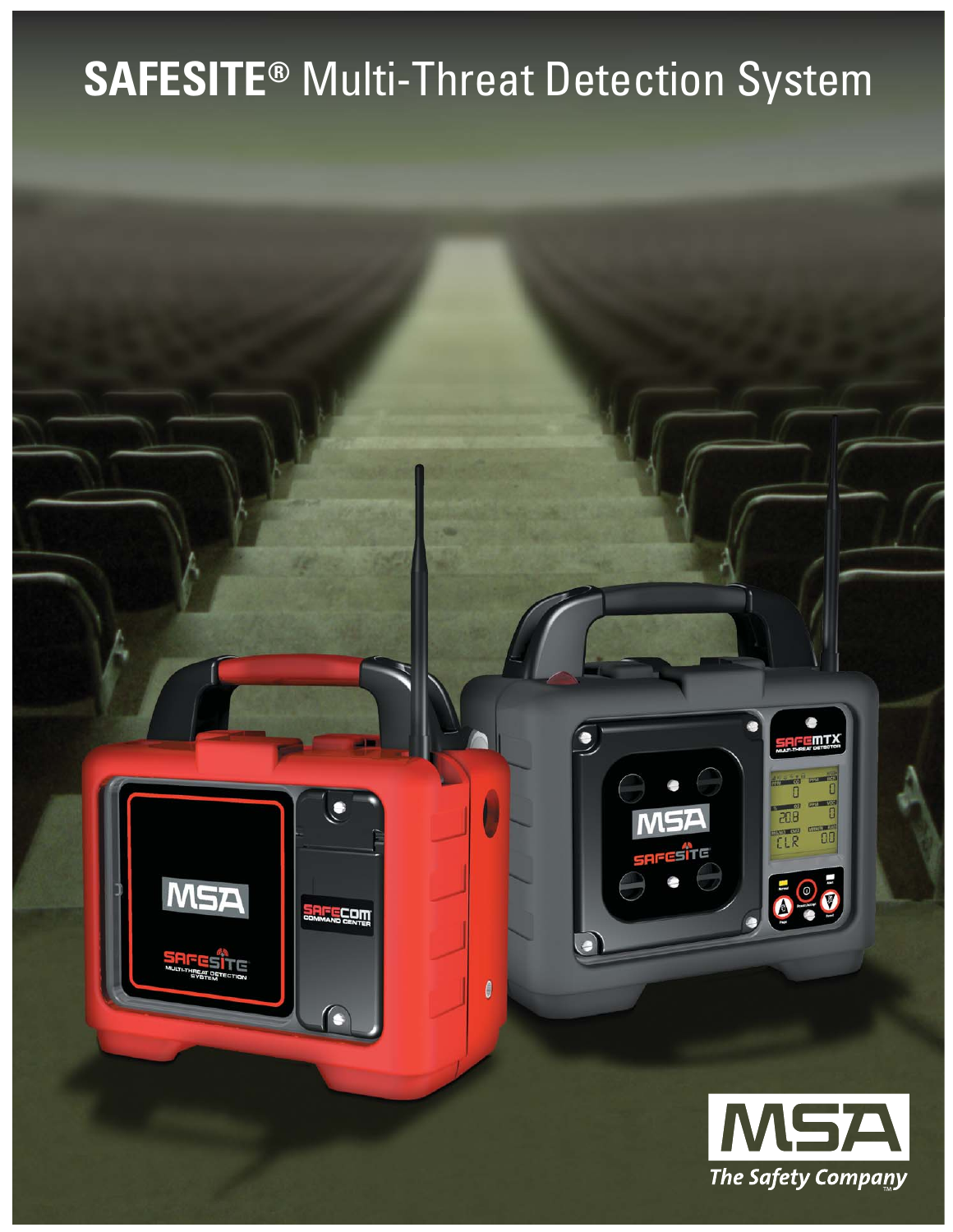

HCN

**VOC** 

PPM

**MRM/H RAD** 

The SAFESITE Multi-Threat Detection System simultaneously monitors and wirelessly communicates six potential threats: CWAs, VOCs, TICs, gamma<br>radiation, combustible gas and oxygen deficiency.

The SAFESITE System combines state-of-the-art detection technology with advanced wireless communication capabilities to provide superior preventative and counter-measure solutions for:

- $\bullet$  Homeland Security
- **Emergency Response**
- **E** Public Events
- **Building Protection**
- $\Theta$  Mass Transportation Centers

SAFESITE® System components consist of the SAFEMTX™ Multi-Threat Detector, the SAFECOM™ Command Center and the SAFECONNECT™ Belt-Bridge with Sirius wireless interface. The system can be installed permanently (wired or wireless) for continual monitoring or deployed as a portable system.

The **SAFEMTX** Multi-Threat Detector utilizes multi-sensing technologies to detect up to six potential threats; helping first responders, law enforcement and government agents reduce the risk of exposure and facilitate consequence management.

**• Perimeter Monitoring** 

5 Hazardous Response

 $\bullet$  Confined Space Monitoring

**O** Port Surveillance

The SAFEMTX Detector also offers GPS location technology, pumped flow, horn, beacon, interchangeable smart sensors for maximum flexibility, a display lock-out panel which hides the display during monitoring, and internal diagnostics to identify signal strength during system deployment. Power options allow for lithium ion or alkaline batteries, as well as AC Power and 12 VDC vehicle connection.

| <b>Threat</b>                       | <b>Technology</b>                  | <b>Benefit</b>                                                                                                                       |
|-------------------------------------|------------------------------------|--------------------------------------------------------------------------------------------------------------------------------------|
| Chemical<br>warfare<br>agents       | Surface<br>acoustic<br>wave (SAW)  | Low false positives and<br>false alarms, differentiates<br>nerve & blister agents                                                    |
| Gamma<br>radiation                  | Cadmium<br>zinc telluride<br>(CZT) | Sensitive with adjustable<br>threshold and 2 ranges.<br>(0-100 mR/hr, 0.1 mR/hr<br>resolution & 0-1000 mR/hr,<br>1 mR/hr resolution) |
| Volatile<br>organic<br>compounds    | Photo-<br>ionization<br>(PID)      | 10.6 eV lamp provides<br>ppm readings for broadband<br>toxics and VOC detection                                                      |
| Toxic<br>industrial<br>chemicals    | Electro-<br>chemical               | Detects for many specific toxic<br>gases such as chlorine,<br>ammonia, hydrogen cyanide<br>and hydrogen chloride                     |
| Oxygen<br>deficiency/<br>enrichment | Electro-<br>chemical               | Oxygen monitoring for<br>confined space                                                                                              |
| Combustible<br>gas                  | Catalytic<br>bead                  | Wide range detection<br>for hydrocarbons                                                                                             |



*SAFEMTX Multi-Threat Detector*



*LCD display provides all six threat readings, LEDs indicate detector status, and keypad allows for alarm acknowledge, sensor calibration, and system setting configuration.*

*State-of-the-art*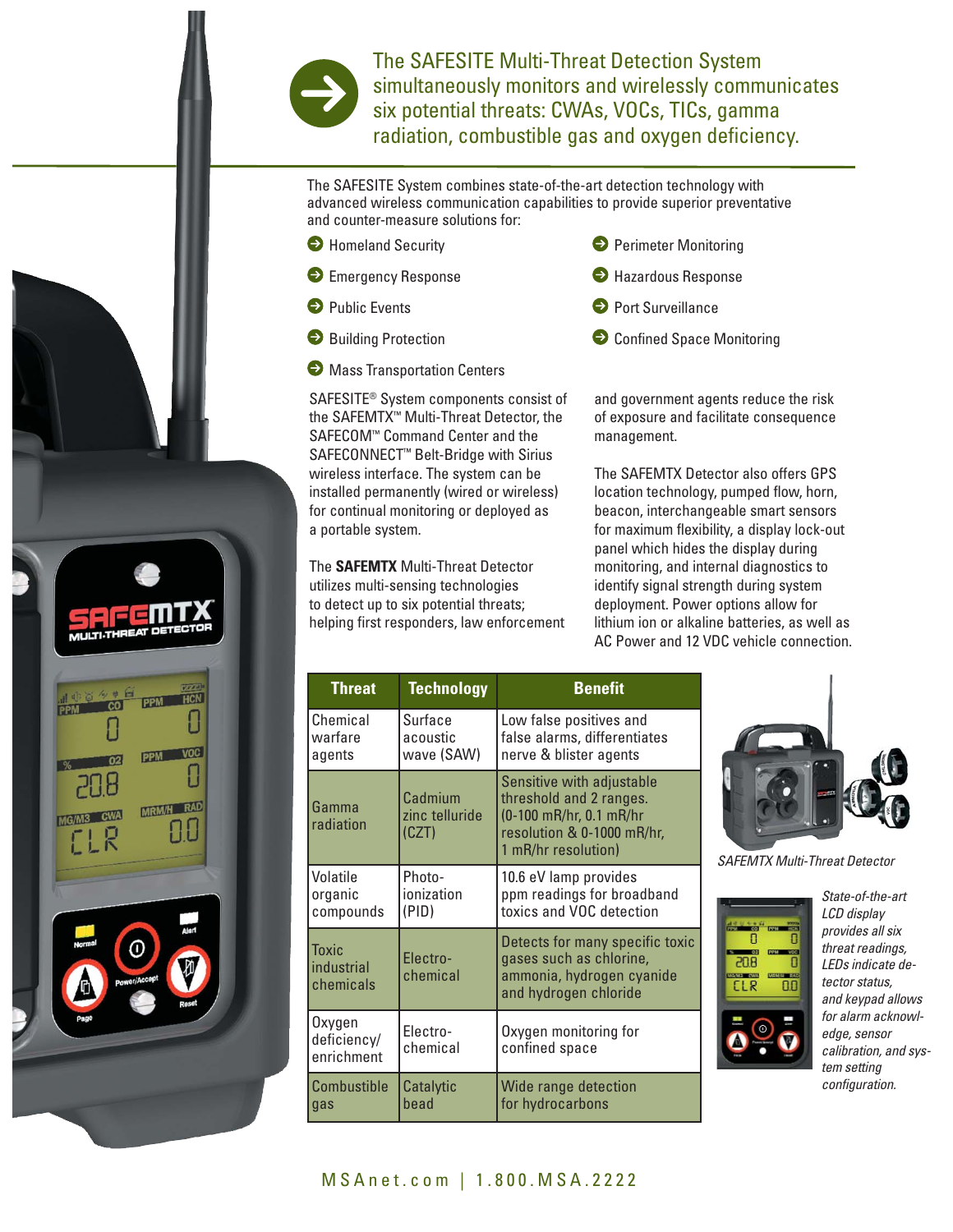

The **SAFECOM™** Command Center receives mission-critical information from the SAFEMTX™ Detectors and permits this crucial and wide-ranging data to be converted quickly into practical information for rapid decision-making

through an uncomplicated graphical user interface. The SAFECOM Command Center can manage up to four systems with 16

SAFEMTX Detectors per system, integrating SAFEMTX data, including:

- Gas readings
- Relative CWA threat level
- Radiation dose rate
- Alarm status
- GPS location
- Battery run time • RF signal
- strength
- Fault conditions
- SAFFMTX min
- max, and
- average values

### **Components Work Together**



.

The Sirius Wireless Interface features an IR link which gathers the information from the Sirius Multigas Detector (PID, CO,  $H_2S$ , O<sub>2</sub> and combustible gases) and then sends the information to the SAFECONNECT Belt-Bridge via Bluetooth technology.



deployment scenario.

The SAFECOM Command Center maps SAFEMTX Detectors through GPS technology, specific address inputs or "click-and-dragging" icons onto images.

The SAFECOM Command Center is also a TCP/IP hub, allowing all information to be placed on a network for remote viewing.

### **Wireless Technology**

the SAFECOM

The SAFESITE® System provides up to two miles of wireless communication between any SAFEMTX Detector, SAFECONNECT Belt-Bridge and SAFECOM Command Center. SAFFCONFIG™ Software works with

Command Center or SAFECONNECT Belt-Bridge, enabling configuration of any SAFEMTX Detector as a repeater. This added capability maximizes deployment range and ensures maximum signal strength and reliable deployment without the need to move units.



The SAFECONNECT Belt-Bridge converts the signal in from the Sirius Wireless Interface and transmits the information plus GPS location back to the SAFECOM Command Center via a 1 watt, spread spectrum, frequency hopping, 900 MHz radio.

The SAFECOM Command Center receives the 900 MHz signal from the SAFECONNECT Belt-Bridge and converts it to practical information for rapid decision making. The SAFESITE System can display simultaneous information from the SAFEMTX™ Detectors and the Sirius Multigas Detector for complete coverage.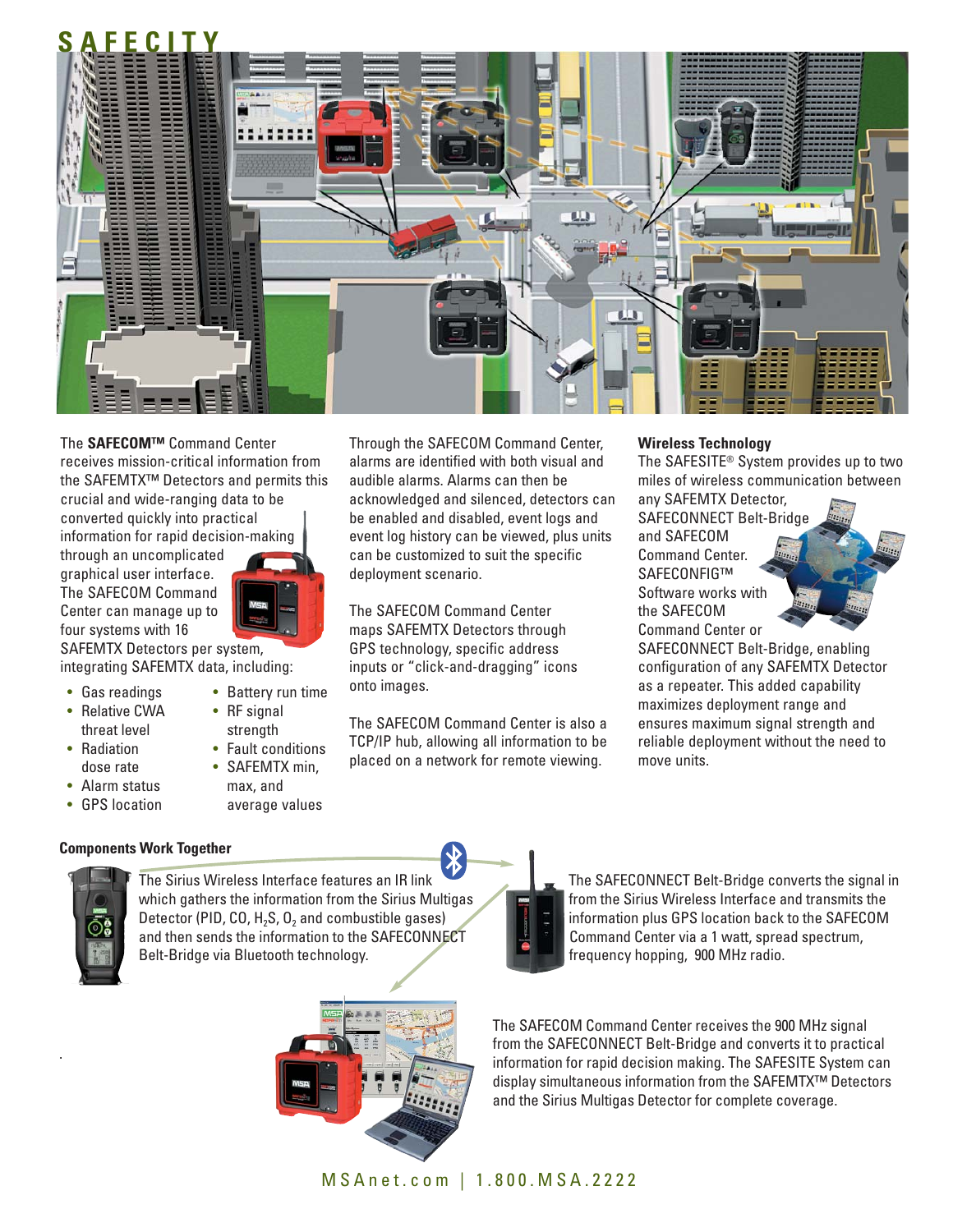

# **Training**

MSA also offers factory or field training sessions for the SAFESITE System. Training includes:

- Sensing technology
- Deployment recommendations
- GPS features and use

*Please contact your local MSA rep for more information.*

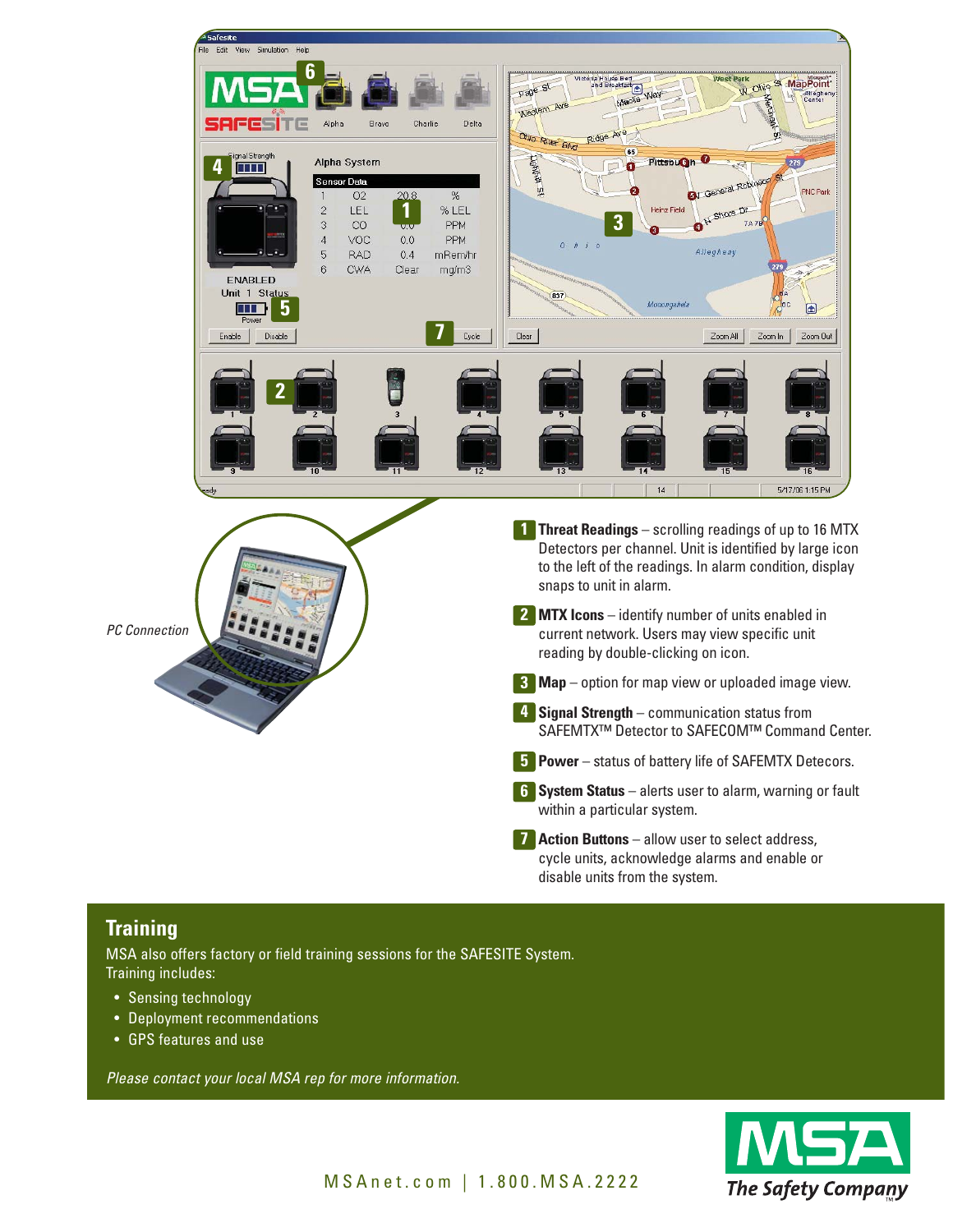### **SAFEPAC™ Perimeter Area Command Kit**

**The Safety Company** 

SAFESITE® SAFEPAC Perimeter Area Command Kit provides a basic kit for quick deployment and monitoring of an event or a location. The kit includes two Pelican cases with an internal battery charger, 4 SAFEMTX<sup>™</sup> Multi-Threat Detectors, 1 SAFECOM™ Command Center, all necessary PC interface software, and 4 extra batteries. A laptop PC is also available as an option, or an existing PC can be used.